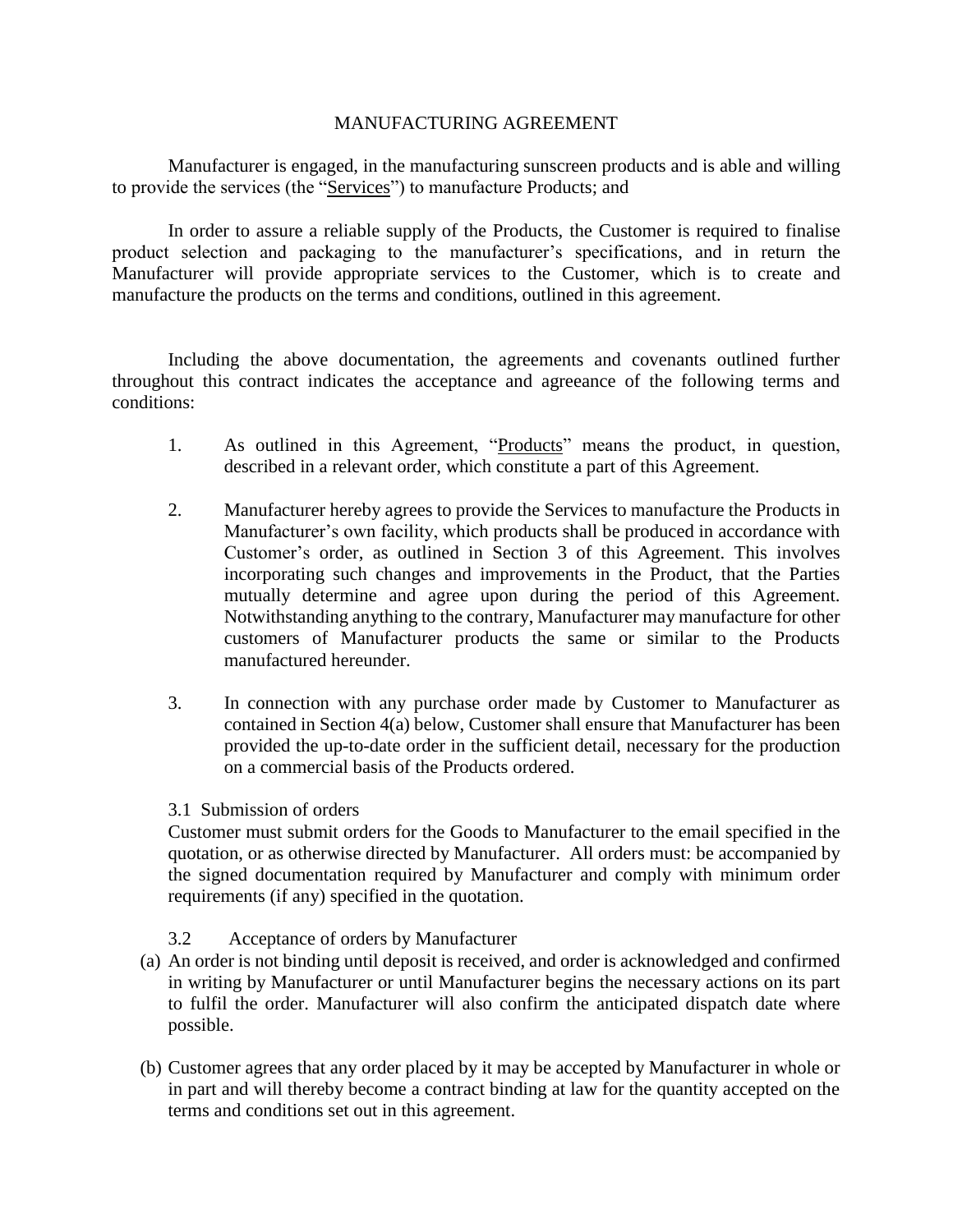- (c) Customers packaging and artwork is subject to approval by Manufacturer and must comply with all regulations applicable in the target market.
	- 4. Delivery & Risk:
		- (a) The terms of this Agreement are incorporated in each purchase order issued under this Agreement. To the extent of any conflict between the terms of this Agreement and the terms of any such purchase order, the terms of this Agreement shall control to the extent of such conflict.
		- (b) If Manufacturer is prevented or hindered from meeting all orders for the Goods (including orders from third parties) through a lack of availability of the Goods for any reason whatsoever beyond the reasonable control of Manufacturer, then Manufacturer may allocate available supplies of the Goods on such basis as Manufacturer determines at the time.
		- (c) Unless specified otherwise in an accepted order, Manufacturer will make the Goods available on the condition of ex-factory. Any supply date indicated in an order is an estimate only and time will not be of the essence of the contract of sale. Manufacturer will however use all reasonable endeavours to promptly fulfil orders from Customer.
	- 4.1 Acceptance
		- (a) Customer is responsible for inspection of the Goods.
		- (b) Any claim for incorrect fulfilment of orders or missing goods must be notified by the Customer to Manufacturer within five Business Days after the Goods have been made available to the Customer.
		- (c) Any claim for items lost or damaged in transit should be made to the relevant carrier, and unless otherwise agreed Manufacturer is not responsible for any such loss or damage.
	- 4.2 Title:
		- (a) Notwithstanding that risk in the Goods may pass to Customer, property in and title to any those Goods will not pass to Customer until all amounts owed to Manufacturer by Customer have been paid in full.
		- (b) Until title in the Goods passes to Customer:
			- (i) Customer may use the Goods in the ordinary course of Customer's business;
		- (c) While the Goods remain the property of Manufacturer, Customer agrees:
			- (i) to store the Goods separately at Customer's premises so it can be easily identified and otherwise in accordance with Manufacturer's instructions;
			- (ii) to only use the Goods, and dispose of such the Goods, in the ordinary course of Customer's business;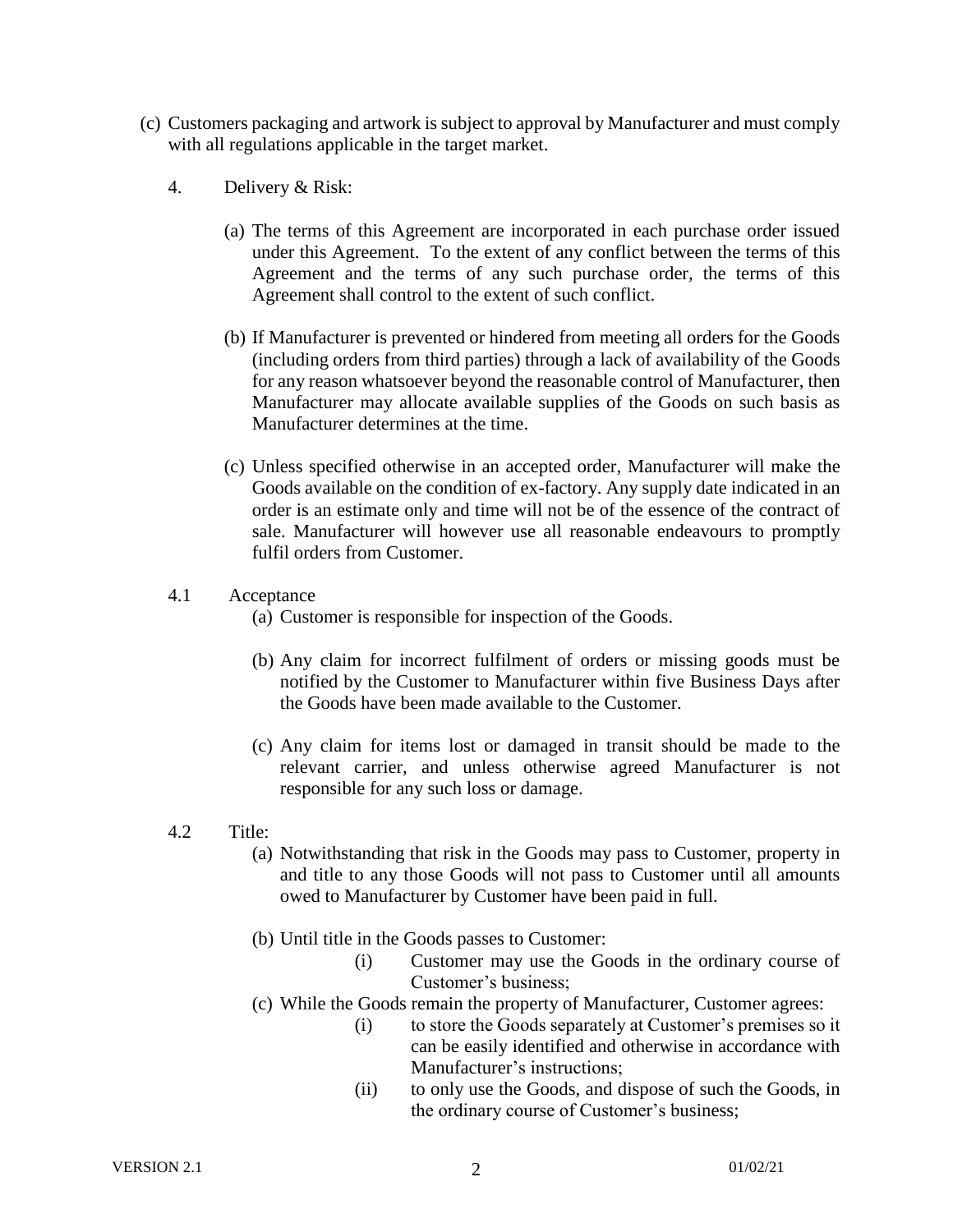- (a) During the term of this Agreement Manufacturer may from time to time revise the Prices and payment terms as applicable to new orders.
- (b) With respect to each such purchase order issued by the Customer, Customer agrees that it will accept all of the Products meeting the order, subject to the other terms and conditions that are otherwise specified in this Agreement. Manufacturer will not be responsible for any defective materials supplied by Customer or misapplication of the product by Customer.
- (c) Manufacturer agrees to Customer that the Products manufactured hereunder will conform to the order provided by Customer pursuant to Section 3. Manufacturer is not responsible for any defects in the Products caused by Customer's handling or storage of the Products.
- 5. Customer Supplied Materials or Packaging.
	- (a) General. Subject to the terms and conditions of this Section 5, in connection with Customer's issuance of any purchase order pursuant to Section 4(a), Customer shall deliver to Manufacturer certain raw materials or packaging. (the "Supplied Materials") required for packaging of the Products ordered in according with Customer's order and terms of this agreement.
	- (b) Title to Materials. Title to all Supplied Materials shall remain vested at all times in Customer, including Manufacturer's use of the Supplied Materials in the performance on the Services and the production of the Products. Nothing in this Agreement shall intend to imply or be construed to constitute a sale, conditional or otherwise, by Customer to Manufacturer of the Supplied Materials. Manufacturer shall exercise all necessary and reasonable precautions against damage to or loss, theft or destruction of the Supplied Materials.
	- (c) Use of Supplied Materials. Manufacturer shall use exclusively the Supplied Materials in the manufacture and packaging of the Products.
	- (d) Damages to Supplied Materials. Notwithstanding anything to the contrary contained in this Agreement, Manufacturer may reject any Supplied Materials that are reasonably determined by Manufacturer to be damaged or otherwise unsuitable. Upon such determination, the damaged Materials shall, at Customer's option, be returned to Customer or destroyed by Manufacturer.
	- (e) Termination of Agreement; Return of Supplied Materials. Upon the expiration or termination of this Agreement pursuant to Section 7, Manufacturer shall, at Customer's option, promptly return to Customer or destroy all unused Supplied Materials.

4.3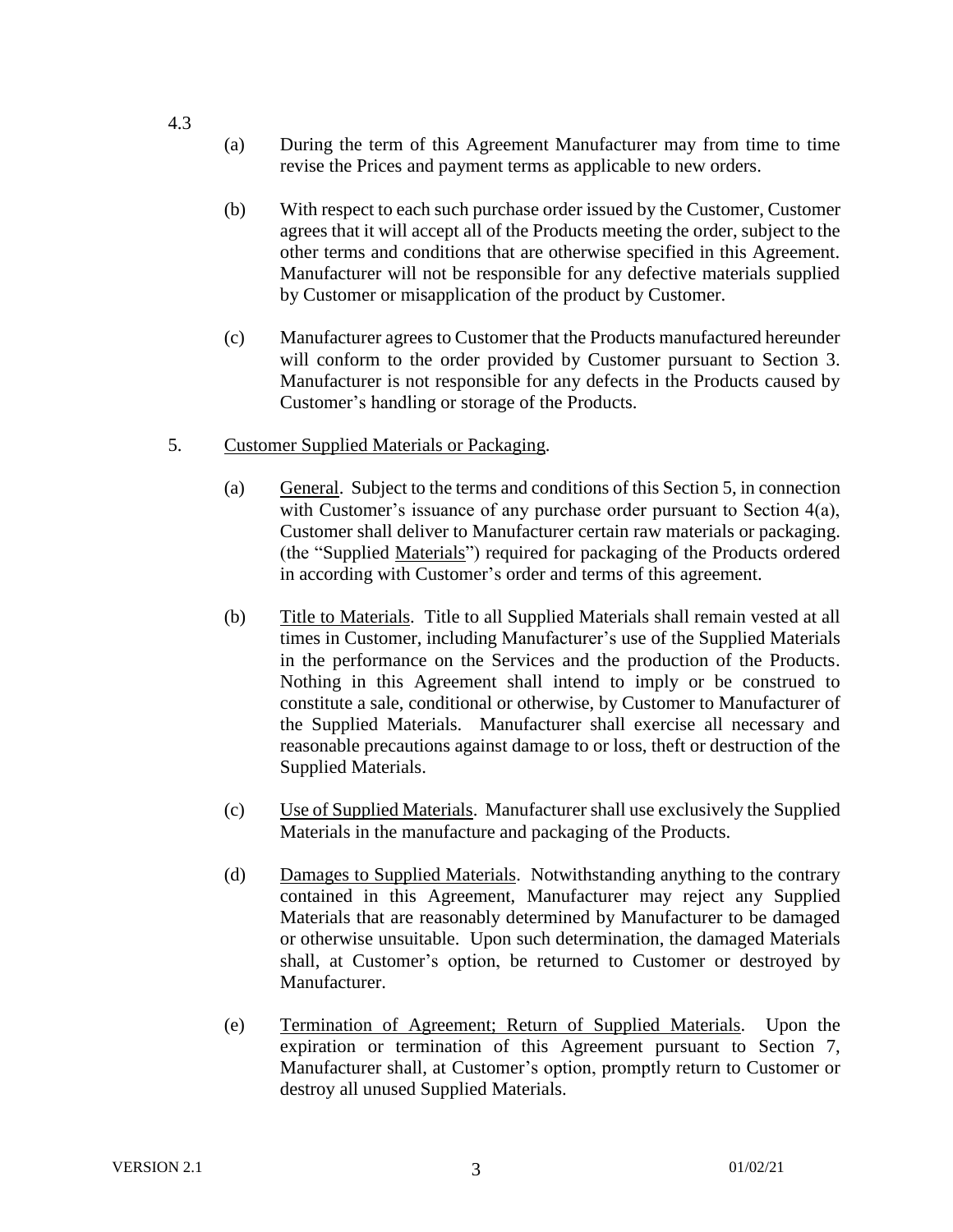## 6. Confidential Information and Trade Secrets.

(a) Definitions. As used in this Agreement, the following capitalized terms shall have the following meanings:

"Confidential Information" means confidential or proprietary information of the Customer that is or was provided to Manufacturer (whether before or after the Effective Date) and that is not generally known to the public, including, without limitation, all information, in any form, relating to Customer's products, formulations, product order, technical information and knowledge, processes, designs, and any and all amendments, updates, changes or derivative works thereof.

"Trade Secrets" means Confidential Information that is a trade secret as defined by applicable law.

The terms "Confidential Information" and "Trade Secrets" shall not be considered to include any information to the extent that it: (A) was obtained by Manufacturer without any obligation restricting use or disclosure and without breach by any person of any contractual, legal or fiduciary obligation to Customer; or (B) is or becomes generally available to the public, other than as a result of disclosure by Manufacturer; or (C) was disclosed pursuant to a requirement of a governmental agency or by operation of law; *provided, however*, that prior to such disclosure, Manufacturer first provides notice to Customer in order to give Customer a reasonable period to seek an appropriate protective order and/or waive compliance with the terms of this Agreement. In addition, the disclosure was limited to the portion of Confidential Information required to be disclosed; or (D) was disclosed by Manufacturer pursuant to the express written approval of Customer.

- (b) Use and Non-Use of the Confidential Information. Except as explicitly provided in this Section 6 or as expressly approved by Customer in writing in its sole and absolute discretion:
	- (i) Manufacturer shall, at all times during and after the term of this Agreement for the period set forth in Section 6(c) below, hold in assurance and keep strictly confidential all and any portion of the Confidential Information.
- (c) Duration of Obligations. Manufacturer's obligations under this Section 6 with regard to the Trade Secrets, remain in effect for as long as such information shall remain a trade secret under applicable law. Manufacturer's obligations with regard to the Confidential Information shall remain in effect for the term of this Agreement and for the three-year period immediately following the expiration or termination of this Agreement.
- (d) Standard of Care. In complying with its obligations under this Section 6, Manufacturer shall exercise reasonable care, equal to that used to protect the confidentiality of its own trade secrets and confidential and proprietary information of similar importance.
- (e) Remedies. In the event of a breach of or a default under the terms of this Section 6 by Manufacturer, Customer shall be entitled to seek all legal and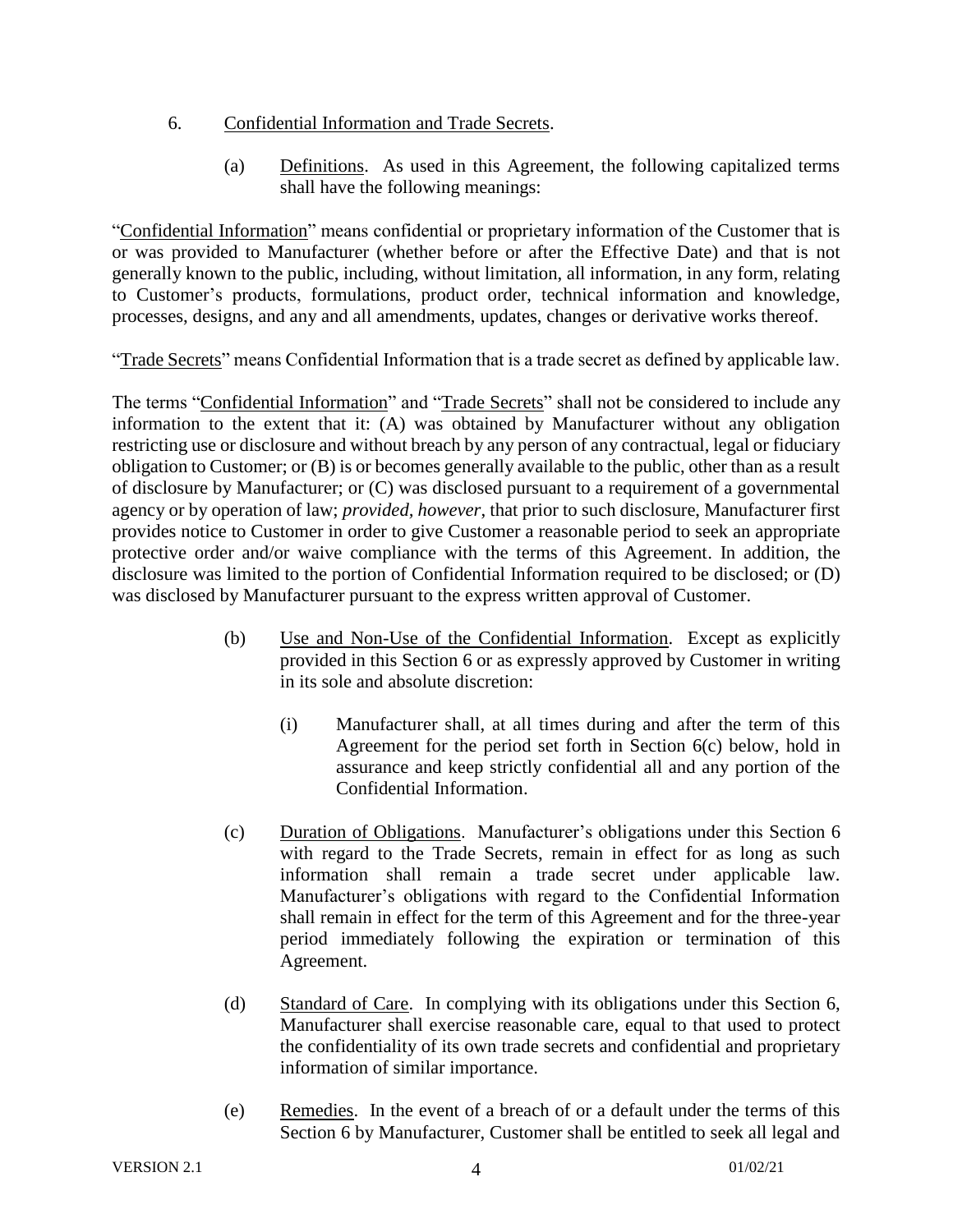equitable remedies available to it, including the equitable remedies of specific performance and injunction.

- (f) Release and Return of Confidential Information. Upon the request from Customer, Manufacturer shall promptly return the Confidential Information (and any copies thereof) to Customer; except that, upon written request from Customer, Manufacturer shall, within five (5) days of the written request, destroy originals and copies of the Confidential Information and shall certify in writing, the destruction of such confidential information.
- 7. Warranty.
	- (a) The manufacturer will accept returns only if there is a recall by the FDA, TGA or other relevant regulatory authority and all liability is limited to a full refund of the cost of the product (excluding freight costs), or at the discretion of the manufacturer, resupply of complying replacement product.
- 8. Term and Termination.
	- (a) This Agreement shall be effective as of the Effective Date stated on this Manufacturing Agreement and shall continue for a period of two years until the anniversary of the Effective Date, and shall renew for successive oneyear terms unless either party provides the other party written notice of nonrenewal not more than sixty (60) days prior to the end of the current term.
	- (b) Notwithstanding the foregoing, either party hereto may terminate this Agreement immediately upon written notice of termination to the other party, at any time, upon any indications of bankruptcy or insolvency, or upon any other proceeding or action whether by or against the party under the relevant law on insolvency or bankruptcy, or after the making by the party of any assignment or attempt of assignment for the benefit of creditors, or upon or after the institution of any proceedings for the liquidation or winding up of the other party's business, or for the termination of its corporate charter.
	- (c) Upon the termination of this Agreement, (i) any and all Confidential Information shall be immediately returned to Customer or destroyed in accordance with Section 6(f), (ii) Manufacturer shall return or destroy any unused Packaging Materials in accordance with Section 5(e), and (iii) any pending purchase orders may be cancelled at the option of Customer. In the event that pending orders are cancelled by Customer, Customer agrees to pay to Manufacturer the actual costs incurred in connection with the order prior to Manufacturer's receipt of the notice of cancellation.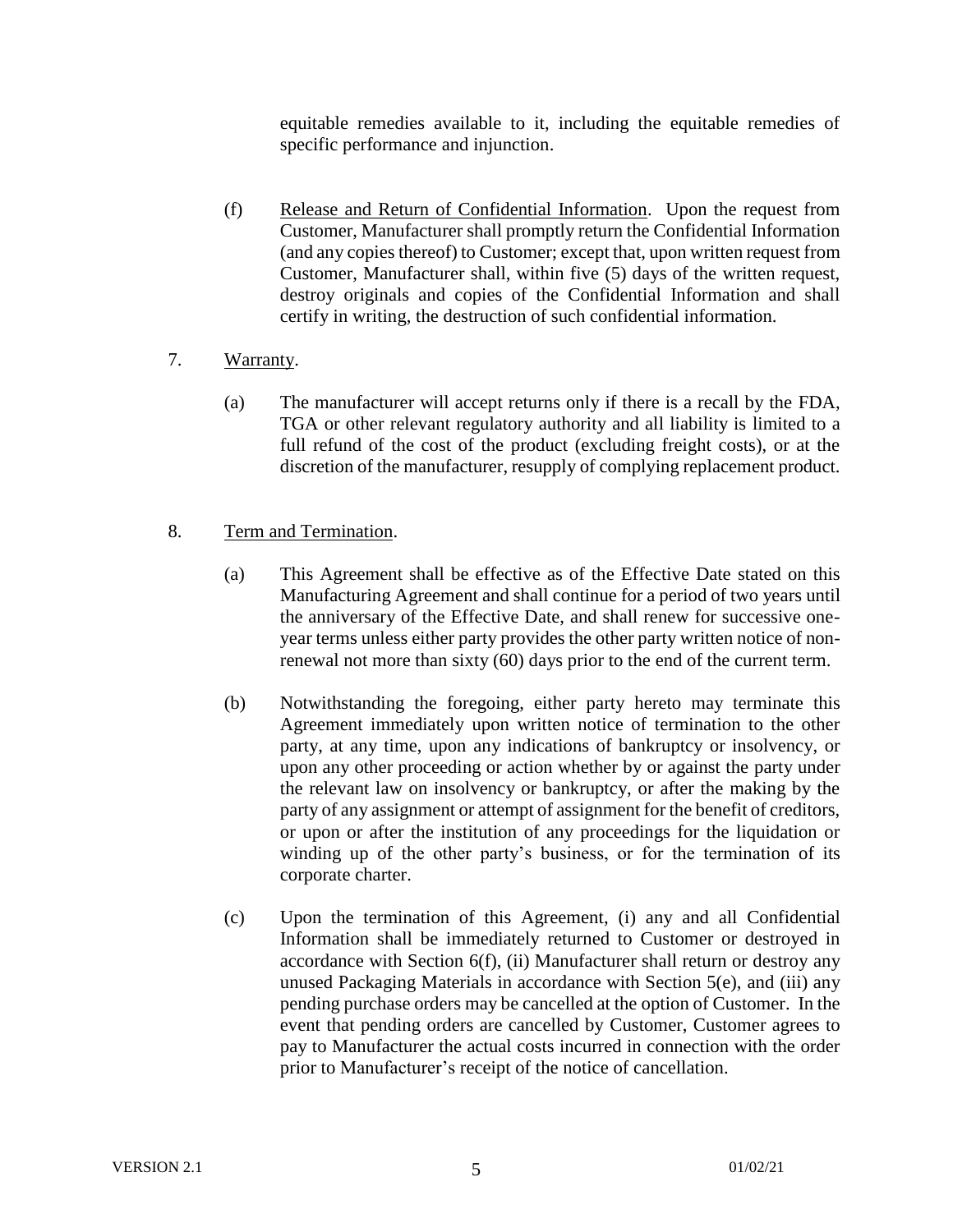8. Assignability. This Agreement may not be assigned by either party without the prior written consent of the other party, which consent may be withheld in such other party's sole discretion.

9. Amendment; Waiver. This Agreement shall not be altered, modified, amended or terminated except by a written documentation, executed by the parties hereto. The waiver by either party hereto of a breach of any provision of this Agreement by the other party shall not operate or be construed as a waiver of any subsequent breach of the same or any breach of any other provision of this Agreement by the breaching party.

10. Governing Law; Jurisdiction and Venue. This Agreement shall be construed and interpreted in accordance with the laws of the State of Queensland, Australia without giving effect to the conflict of laws provisions thereof. Customer and Manufacturer hereby consent and agree that jurisdiction and venue for any action arising out of this Agreement shall be in the State and Federal Courts located in Brisbane, Queensland, Australia.

11. Notices. Unless otherwise specifically indicated differently herein, all notices and other communications hereunder shall be in writing and shall be deemed to have been agreed only if and when personally delivered, by certified mail, or when delivered (and receipted for) by a delivery service, addressed in each case as follows, or by email documentation.